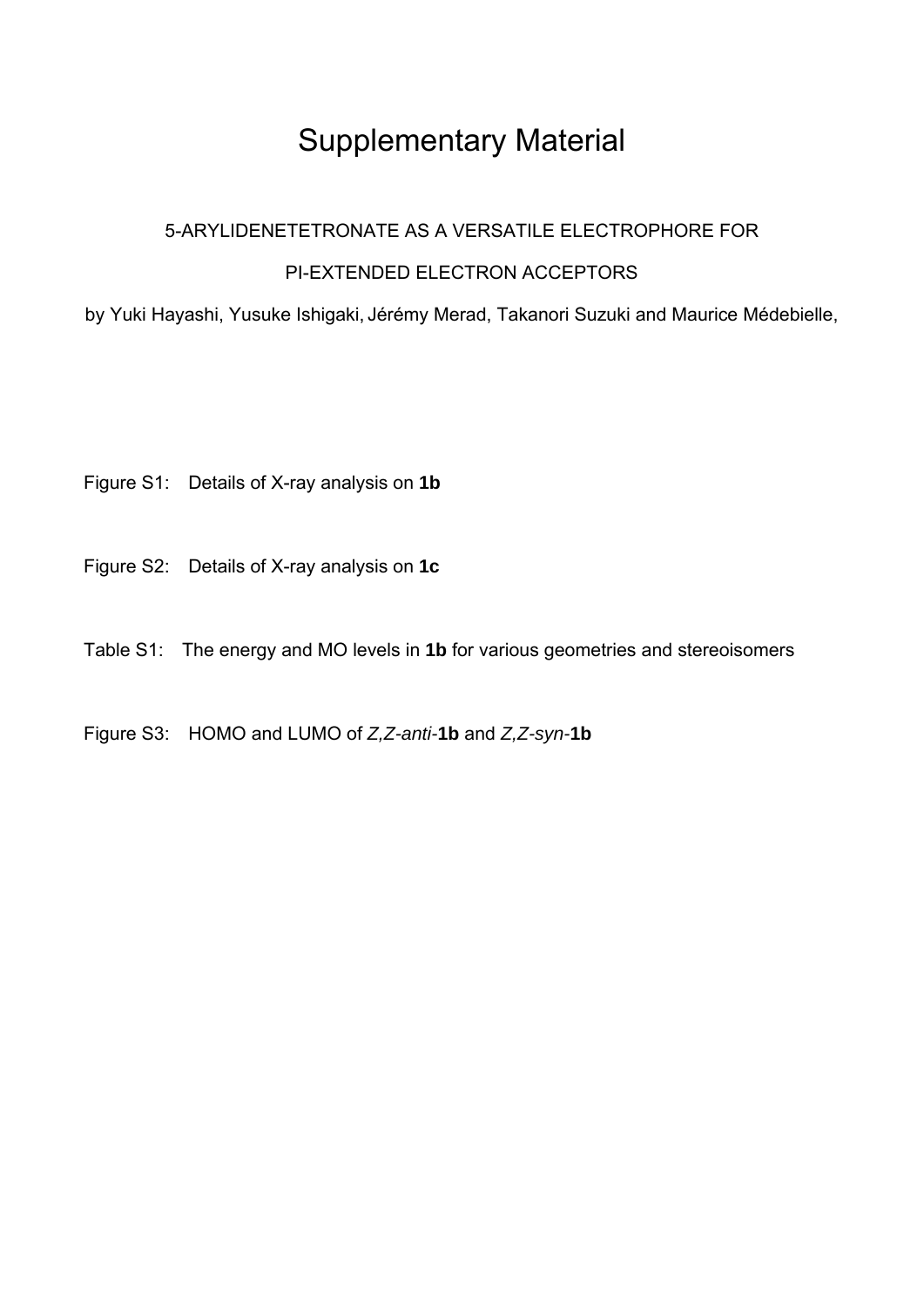### Crystal Data of **1b**

| Empirical formula                              | $C_{16}H_{12}O_6S$                                 |
|------------------------------------------------|----------------------------------------------------|
| Formula weight                                 | 332.32                                             |
| Temperature/K                                  | 150                                                |
| Crystal system                                 | monoclinic                                         |
| Space group                                    | P2 <sub>1</sub> /c                                 |
| a/Å                                            | 7.64087(8)                                         |
| b/Å                                            | 27.0733(2)                                         |
| c/Å                                            | 7.57532(8)                                         |
| $\alpha/^\circ$                                | 90                                                 |
| $\beta$ /°                                     | 111.3145(12)                                       |
| $V^{\circ}$                                    | 90                                                 |
| Volume/A <sup>3</sup>                          | 1459.87(3)                                         |
| 7                                              | 4                                                  |
| $p_{calc}g/cm3$                                | 1.512                                              |
| $\mu$ /mm <sup>-1</sup>                        | 2.258                                              |
| F(000)                                         | 688.0                                              |
| Crystal size/mm <sup>3</sup>                   | $0.3 \times 0.2 \times 0.1$                        |
| Radiation                                      | CuKα ( $λ = 1.54184$ )                             |
| 20 range for data collection/° 6.53 to 151.094 |                                                    |
| Index ranges                                   | $-9 \le h \le 9, -33 \le k \le 31, -5 \le l \le 9$ |
| Reflections collected                          | 8589                                               |
| Independent reflections                        | 2940 [ $R_{int}$ = 0.0139, $R_{sigma}$ = 0.0134]   |
| Data/restraints/parameters                     | 2940/0/210                                         |
| Goodness-of-fit on F <sup>2</sup>              | 1.072                                              |
| Final R indexes $[1> = 2\sigma(1)]$            | $R_1$ = 0.0309, wR <sub>2</sub> = 0.0839           |
| Final R indexes [all data]                     | $R_1$ = 0.0316, wR <sub>2</sub> = 0.0845           |
| Largest diff. peak/hole / e $A^{-3}$           | $0.22/-0.28$                                       |

top view



side view



Figure S1. X-ray structure of **1b**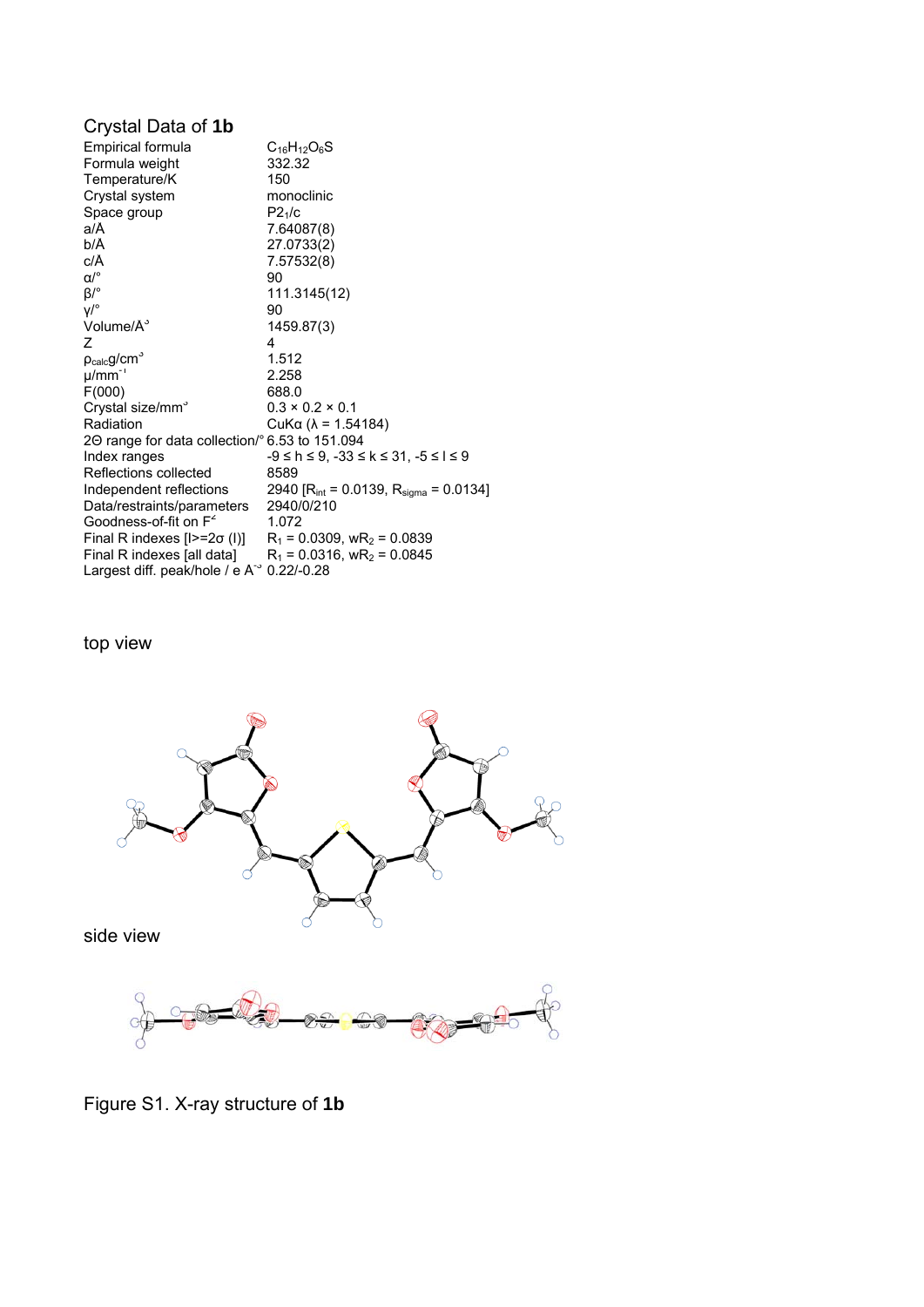## Crystal Data of **2a**

| $C_{20}H_{14}O_3$<br>302.31                                                     |
|---------------------------------------------------------------------------------|
| 150                                                                             |
| monoclinic                                                                      |
| 12/a                                                                            |
| 19.8997(3)                                                                      |
| 3.99030(6)                                                                      |
| 36.7757(5)                                                                      |
| 90                                                                              |
| 90.5811(12)                                                                     |
| 90                                                                              |
| 2920.05(7)                                                                      |
| 8                                                                               |
| 1.375                                                                           |
| 0.745                                                                           |
| 1264.0                                                                          |
| $0.8 \times 0.1 \times 0.05$                                                    |
| CuKα ( $λ = 1.54184$ )                                                          |
| 20 range for data collection/° 4.806 to 151.91                                  |
| $-24 \le h \le 23$ , $-1 \le k \le 4$ , $-46 \le l \le 43$                      |
| 7722                                                                            |
| 2932 [ $R_{int}$ = 0.0122, $R_{sigma}$ = 0.0142]                                |
| 2932/0/209                                                                      |
| 1.034                                                                           |
| Final R indexes $[1> = 2\sigma(1)]$<br>$R_1$ = 0.0351, wR <sub>2</sub> = 0.0970 |
| $R_1$ = 0.0366, wR <sub>2</sub> = 0.0984                                        |
| Largest diff. peak/hole / e $A^3$ 0.19/-0.18                                    |
|                                                                                 |





Figure S2. X-ray structure of **2a**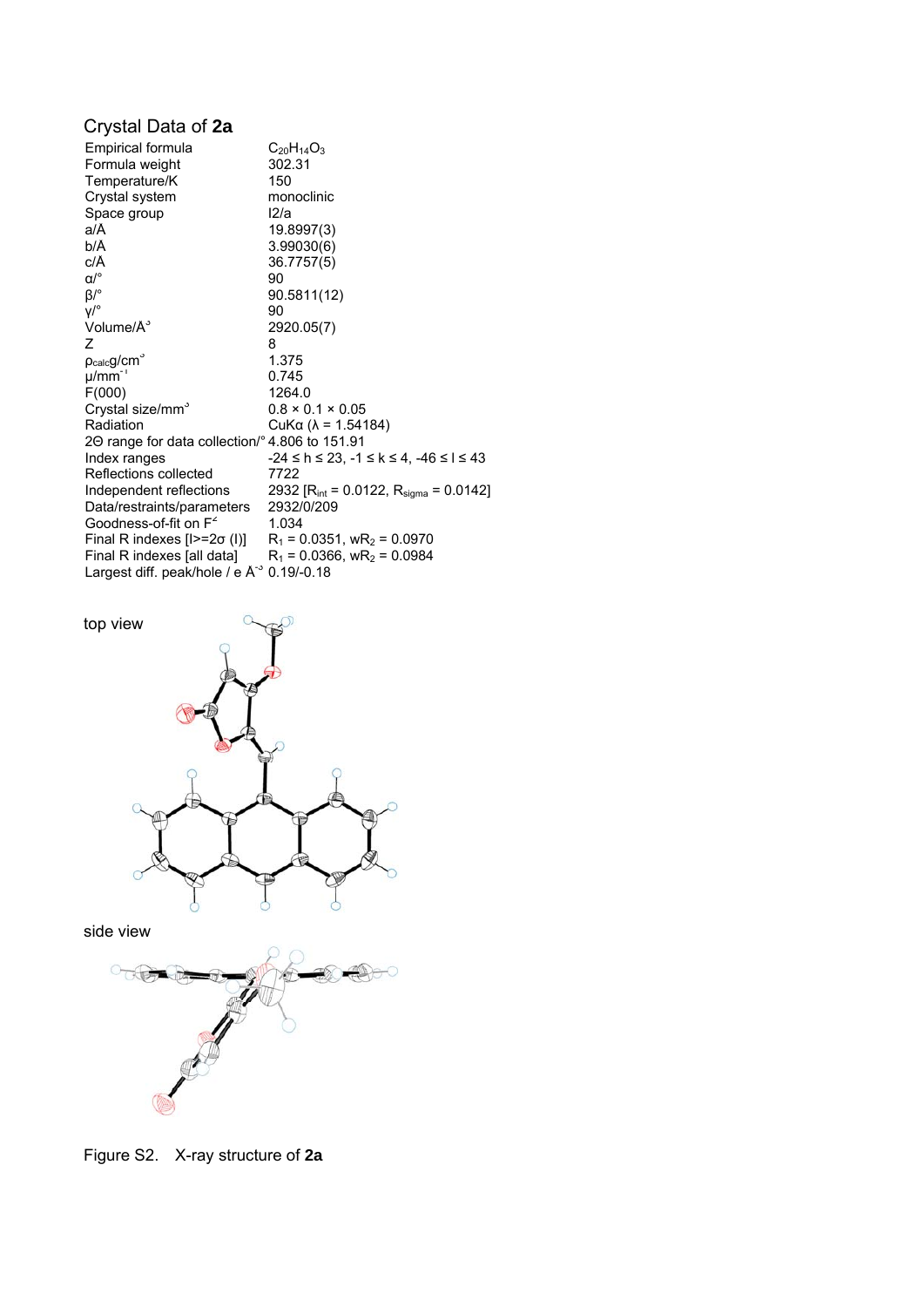|                                       | OMe<br>$Z$ , Z-anti-1<br>S<br>MeO | OMe<br>$z$ , $z$ -syn-1b<br>S<br>MeO | E,E-anti-1b<br>OMe MeO<br>S<br>$\frac{1}{2}$ | E,E-syn-1b<br><b>OMe</b><br>MeO<br>$\omega$ |
|---------------------------------------|-----------------------------------|--------------------------------------|----------------------------------------------|---------------------------------------------|
|                                       | $Z$ , $Z$ -ant                    | $Z$ , $Z$ -syn                       | $E, E$ -anti                                 | $E, E$ -syn                                 |
| B3LYP/6-31G(d,p)<br>energy (kcal/mol) | -920200.7757                      | $-920200.4701$                       | $-920190.2141$                               | $-920190.9382$                              |
| $\Delta E$ (kcal/mol)                 | 0.00                              | 0.31                                 | 10.56                                        | 9.84                                        |
| LUMO (a.u.)                           | $-0.09377$                        | $-0.09000$                           | $-0.10060$                                   | $-0.10131$                                  |
| HOMO (a.u.)                           | $-0.19819$                        | $-0.19476$                           | $-0.20375$                                   | $-0.20475$                                  |
| (Ve) OMD                              | $-2.55$                           | $-2.45$                              | $-2.74$                                      | $-2.76$                                     |
| HOMO (eV)                             | $-5.39$                           | $-5.30$                              | $-5.54$                                      | $-5.57$                                     |
| HOMO-LUMO gap (eV)                    | 2.84                              | 2.85                                 | 2.81                                         | 2.81                                        |
| HOMO-LUMO gap (nm)                    | 436                               | 435                                  | 442                                          | 440                                         |
|                                       |                                   |                                      |                                              |                                             |

 $\circ$ 

# $\circ$  $\overline{\bigg|_{\mathcal{O}_{\mathbb{Q}_n}}}$

Table S1. The energy and MO levels in **1b** for various geometries and stereoisomers